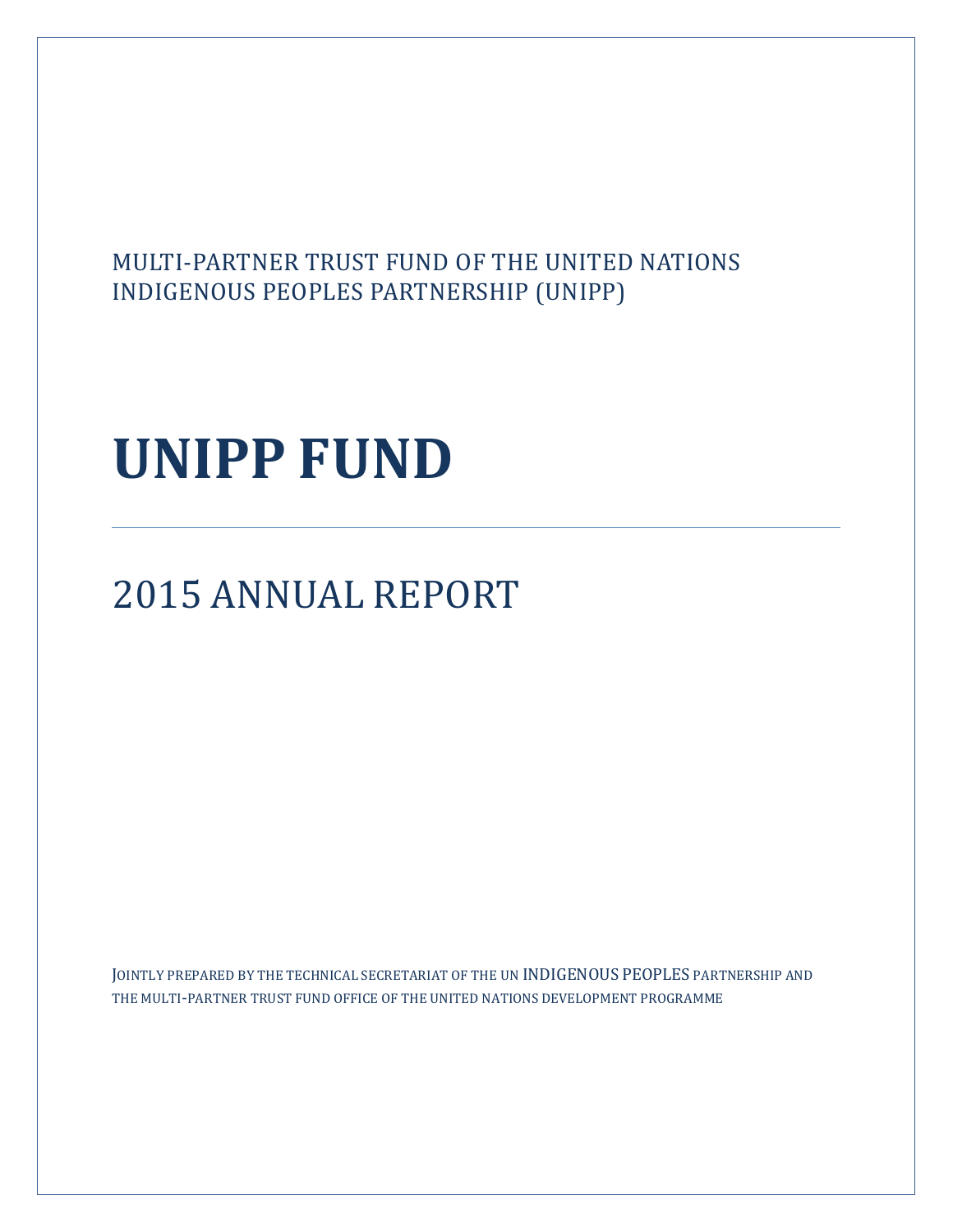## **1. BACKGROUND**

**L**aunched in 2011, the United Nations Indigenous Peoples' Partnership is a result-oriented initiative whose key aim is to support efforts at the country level for the realization of indigenous peoples' rights as set out in the UN Declaration on the Rights of Indigenous Peoples (UNDRIP) and the ILO Indigenous and Tribal Peoples Convention, 1989 (No. 169).

UNIPP seeks to take the aspirations of indigenous peoples beyond the global advocacy and international fora and bring about concrete change on the ground to the benefit of indigenous women and men.

In particular, the Partnership aims at:

- a. Providing critical impetus to the implementation of indigenous peoples' rights at the country level through a series of coordinated interventions by various actors;
- b. Helping raise the profile of indigenous peoples in government consciousness and increase the amount of resources allocated to projects targeting indigenous issues;
- c. Providing support to on-going national legislative and policy processes concerning indigenous peoples, increasing their chances of success and thereby encouraging good practices in the given country and the wider region; and
- d. Facilitating partnerships between indigenous peoples and governments as well as UN agencies.

As a rights-based collaborative framework, UNIPP main activities are implemented in one or more of the following key strategic areas of intervention based on the identified country needs:

- a. Legislative review and reform
- b. Democratic governance and strengthening of indigenous peoples' institutions
- c. Access to justice
- d. Access to land and ancestral territories
- e. Natural resources and extractive industries
- f. Access to education and health
- g. Supporting the effective implementation of recommendations issued by the UN Human Rights system

In the spirit of "Delivering as One", the Partnership embraces the principles of consultation and participation, which allowed different partners to forge alliances that are essential to promote adherence to international standards on indigenous peoples' rights; strengthened the capacities of State institutions to have indigenous peoples' rights included and recognized within the national legal framework; broadened indigenous peoples access to culturally pertinent education and health services; and increased their confidence and opportunities to make their voices heard in decision-making processes.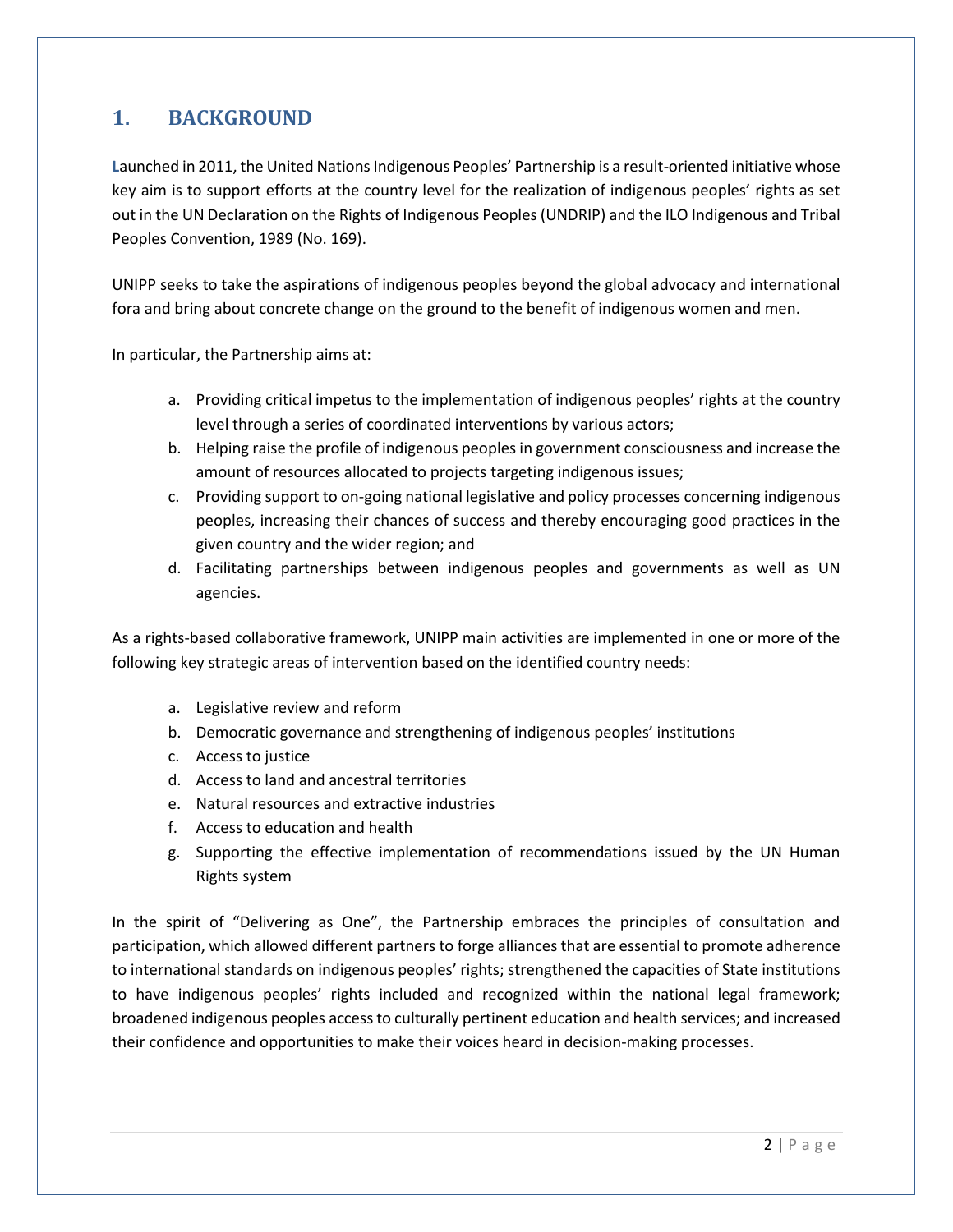### **2. PROGRESS IN 2015**

Virtually all the operational activities of UNIPP came to an end during the course of 2014. A detailed overview of these activities is provided in the 2014 UNIPP Annual Progress Report, together with a description of individual project and Partnership-level results. This report provides information about the last UNIPP Policy Board meeting and the next steps for the Partnership endorsed by Policy Board members, including plans for a UNIPP 2.0.

#### **UNIPP POLICY BOARD MEETING 25 MAY 2015**

The following decisions were adopted at the meeting of the UNIPP Policy Board on 25 May 2015

#### **Decision point 1 (Agency Co-Chair of the Board and matters relating to the Technical Secretariat)**

*Noting the willingness of UNDP to take on the agency Co-Chair of the Board and the role of hosting the Technical Secretariat, the Policy Board:* 

*(a) Approves the handing over of the agency Co-Chair from the ILO to UNDP;* 

*(b) Welcomes the transfer of the role of hosting the Technical Secretariat from ILO to UNDP; and (c) Approves the allocation of the remaining balance of USD 134,155 available in the UNIPP MPTF to UNDP in order to cover human resource costs relating to the Technical Secretariat function, including a stocktaking exercise based on agreed terms of reference to identify lessons learned and a way forward for UNIPP.* 

*The handing over of the Co-Chair and transfer of the Technical Secretariat shall be effective as of 31 May 2015*.

#### *Decision point 2 (Consolidated Annual Progress Report 2014)*

*The Policy Board approves the Consolidated Annual Progress report 2014 prepared on the basis of inputs from Participating Organizations and the MPTF Office.*

#### **UNIPP POLICY BOARD DECISIONS DECEMBER 2015**

In December 2015, the following next steps were agreed by UNIPP Policy Board members based on the proposals submitted by the Board Co-Chairs.

 **Extension of UNIPP's administrative arrangements** The Board approved the proposal of extending the current administrative arrangements of UNIPP for another 12 months, in order to allow the participating organizations sufficient time to come up with a fully refined concept for a UNIPP 2.0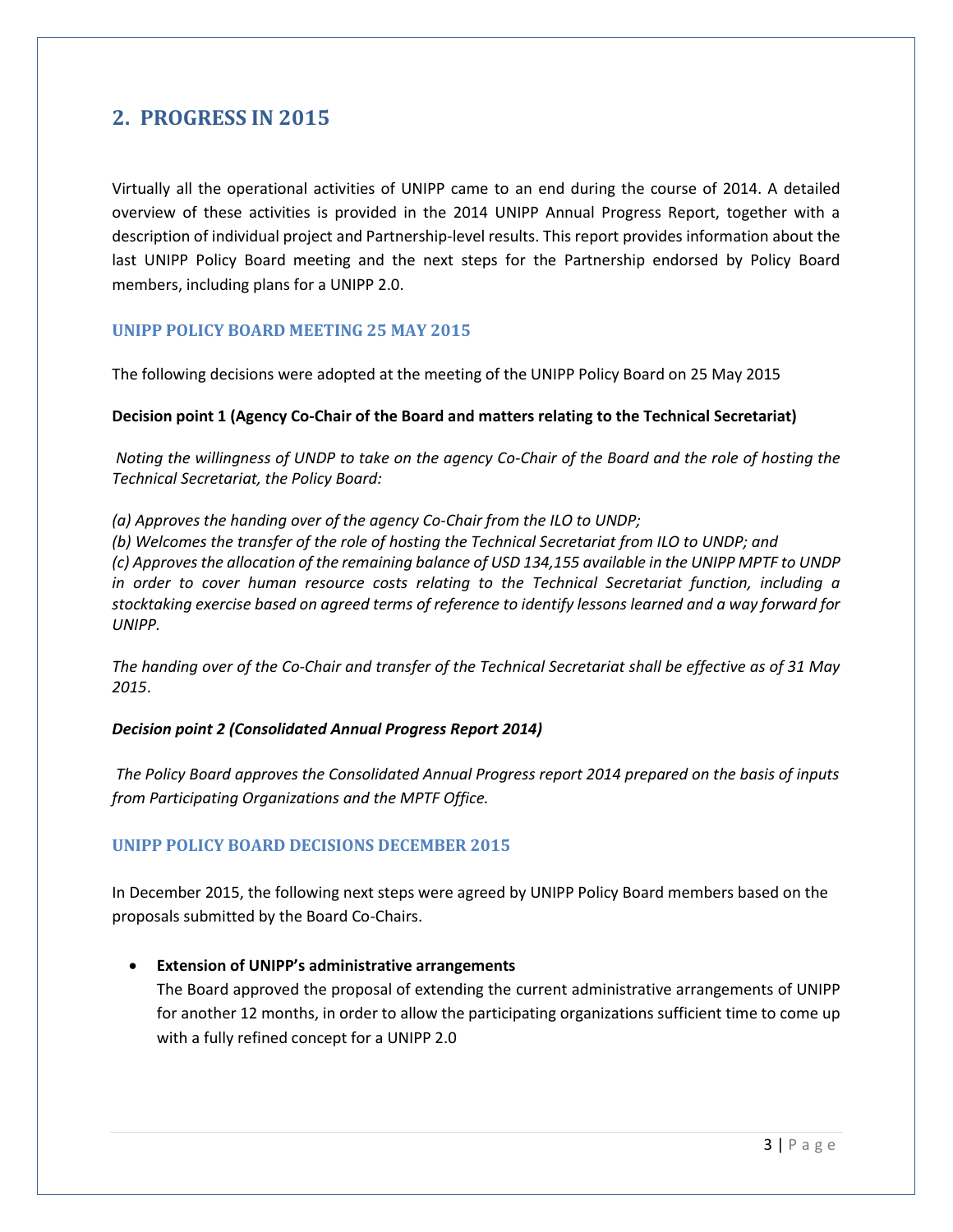#### **Extension of the term of the current indigenous peoples' Board members**

The Board agreed to extend the term of the current indigenous peoples' Board representatives to 31 December 2016 recognizing: 1) the need for strong institutional memory at this time of transition; and 2) the fact that it may not be appropriate to appoint new members in the absence of clarity regarding the future of UNIPP.

#### **UNIPP stock-taking exercise**

The Board agreed to undertake a stock taking exercise structured around four focus areas as outlined below:

#### - **Process**

The analysis of process elements should reflect on the key strengths and weaknesses of UNIPP in relation to project development and selection as well as the extent to which the UNIPP process was effective in facilitating greater collaboration among UN organizations at country level. In addition the analysis should review the extent to which the UNIPP process was effective in facilitating greater collaboration between UNCTs and indigenous peoples' organizations at country level as we all as the way in which the role of global indigenous leaders serving as Board representatives was fully leveraged.

#### - **Results**

The stock-taking should review results that were achieved by UNIPP projects in terms of strengthening duty bearers' capacity to advance indigenous peoples' rights as well as results in terms of strengthening indigenous peoples' capacity to successfully claim the fulfillment of their rights. Additional analysis should focus on the extent to which UNIPP projects contributed to the realization of an enabling environment for the realization of indigenous peoples' rights (for instance through legislative reform or by facilitating the establishment of effective consultation platforms).

#### - **Added value**

It is important that appropriate consideration be given to determining and effectively communicate what are the key elements of UNIPP's added value and what makes it a unique mechanism

#### - **Way forward**

A general sense of direction and steps for the way forward should be outlined in the stock taking. These should include also recommendations regarding the following areas of focus: membership; governance structure; operating procedures.